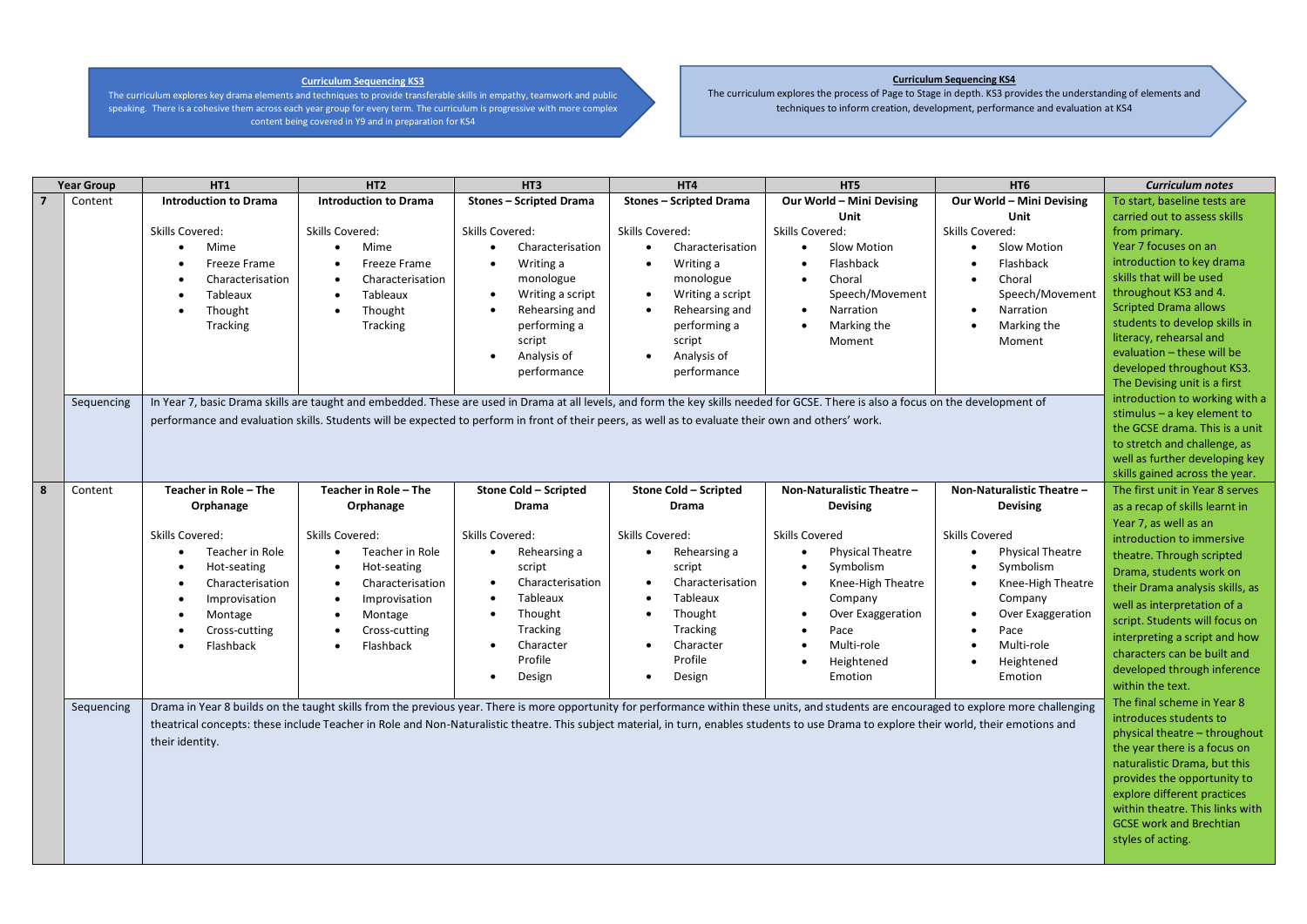| -9 | Content    | <b>History of Theatre</b>      | <b>History of Theatre</b>            | Cookies - Verbatim                                | Cookies - Verbatim                                       | Macbeth                                                                                                                                                                                 | Macbeth                                          | <b>Students in Year 9 start</b>                              |
|----|------------|--------------------------------|--------------------------------------|---------------------------------------------------|----------------------------------------------------------|-----------------------------------------------------------------------------------------------------------------------------------------------------------------------------------------|--------------------------------------------------|--------------------------------------------------------------|
|    |            |                                |                                      | <b>Theatre/Devising Unit</b>                      | <b>Theatre/Devising Unit</b>                             | <b>Shakespeare and Script work</b>                                                                                                                                                      | Shakespeare and Script work                      | Drama with a deeper and                                      |
|    |            |                                |                                      |                                                   |                                                          |                                                                                                                                                                                         |                                                  | more comprehensive                                           |
|    |            | <b>Styles Covered:</b>         | <b>Styles Covered:</b>               | Skills Covered:                                   | Skills Covered:                                          | Skills Covered:                                                                                                                                                                         | Skills Covered:                                  | exploration of the styles of                                 |
|    |            | <b>Greek Theatre</b>           | <b>Greek Theatre</b>                 |                                                   |                                                          | Rehearsing a script<br>$\bullet$                                                                                                                                                        | Rehearsing a script                              | theatre they have studied in                                 |
|    |            | Medieval                       | Medieval<br>$\bullet$                | Interviewing<br>$\bullet$                         | Interviewing                                             | Analysis of<br>$\bullet$                                                                                                                                                                | Analysis of                                      | Year 7 and 8. The History of                                 |
|    |            | Theatre                        | Theatre                              | subjects                                          | subjects                                                 | performance                                                                                                                                                                             | performance                                      | Theatre Unit provides context                                |
|    |            | Shakespeare                    | Shakespeare<br>$\bullet$             | Forum Theatre                                     | Forum Theatre                                            | Writing a script<br>$\bullet$                                                                                                                                                           | Writing a script                                 | for some of the key skills                                   |
|    |            | Commedia                       | Commedia                             | Verbatim                                          | Verbatim                                                 | Creating character                                                                                                                                                                      | Creating character                               | students have previously                                     |
|    |            | dell'Arte                      | dell'Arte                            | Theatre                                           | Theatre                                                  | Analysis of theatre<br>$\bullet$                                                                                                                                                        | Analysis of theatre                              | explored, whilst providing the                               |
|    |            | <b>Brechtian</b>               | Brechtian                            | Characterisation                                  | Characterisation                                         | design                                                                                                                                                                                  | design                                           | opportunity for challenging                                  |
|    |            | Theatre                        | Theatre                              | Devising                                          | Devising<br>$\bullet$                                    | Theatre lighting<br>$\bullet$                                                                                                                                                           | Theatre lighting<br>$\bullet$                    | performances to an audience.                                 |
|    |            |                                |                                      | Theatre                                           | Theatre                                                  |                                                                                                                                                                                         |                                                  | The second scheme in Year 9                                  |
|    | Sequencing |                                |                                      |                                                   |                                                          | In Year 9, students are encouraged to explore the use of skills developed throughout Year 7 and Year 8, whilst building a solid foundation for study at KS4. The opportunity for and    |                                                  | is an extension of Devising                                  |
|    |            |                                |                                      |                                                   |                                                          |                                                                                                                                                                                         |                                                  | work completed in Y7 and Y8                                  |
|    |            |                                |                                      |                                                   |                                                          | expectation of high-quality performance increases, and students will prepare an original piece of theatre for performance to their peers. Drama in Year 9 focuses on the development of |                                                  | and is an important unit in                                  |
|    |            |                                |                                      |                                                   |                                                          | critical thinkers, performers and empathetic young people - through different units, students will respond creatively to the world around them, whilst exploring their own personal     |                                                  | preparing students for KS4.                                  |
|    |            | journeys and identities.       |                                      |                                                   |                                                          |                                                                                                                                                                                         |                                                  | In the scheme, Verbatim                                      |
|    |            |                                |                                      |                                                   |                                                          |                                                                                                                                                                                         |                                                  | theatre allows for culturally                                |
|    |            |                                |                                      |                                                   |                                                          |                                                                                                                                                                                         |                                                  | representative and diverse                                   |
|    |            |                                |                                      |                                                   |                                                          |                                                                                                                                                                                         |                                                  | work, as students embark on                                  |
|    |            |                                |                                      |                                                   |                                                          |                                                                                                                                                                                         |                                                  | their own journeys of telling                                |
|    |            |                                |                                      |                                                   |                                                          |                                                                                                                                                                                         |                                                  | another person's story.                                      |
|    |            |                                |                                      |                                                   |                                                          |                                                                                                                                                                                         |                                                  | Students then go on to their                                 |
|    |            |                                |                                      |                                                   |                                                          |                                                                                                                                                                                         |                                                  |                                                              |
|    |            |                                |                                      |                                                   |                                                          |                                                                                                                                                                                         |                                                  | final scripted scheme at KS3.                                |
|    |            |                                |                                      |                                                   |                                                          |                                                                                                                                                                                         |                                                  | <b>Studying Macbeth has cross-</b>                           |
|    |            |                                |                                      |                                                   |                                                          |                                                                                                                                                                                         |                                                  | curricular links to English at                               |
|    |            |                                |                                      |                                                   |                                                          |                                                                                                                                                                                         |                                                  | KS4, as well as providing an                                 |
|    |            |                                |                                      |                                                   |                                                          |                                                                                                                                                                                         |                                                  | opportunity to explore                                       |
|    |            |                                |                                      |                                                   |                                                          |                                                                                                                                                                                         |                                                  | historical styles of theatre in                              |
|    |            |                                |                                      |                                                   |                                                          |                                                                                                                                                                                         |                                                  | preparation for Drama GCSE.                                  |
| 10 | Content    | Introduction to                | Introduction to                      | <b>Unit One:</b>                                  | Unit One:                                                | Unit One:                                                                                                                                                                               | <b>Unit One:</b>                                 | <b>Performing Arts Technical</b>                             |
|    |            | <b>Performing Arts and Key</b> | <b>Performing Arts and Key</b>       |                                                   |                                                          |                                                                                                                                                                                         |                                                  | Award will comprise a                                        |
|    |            | <b>Practitioners</b>           | <b>Practitioners</b>                 | Students will be introduced                       | There will be two taught                                 | During this half term, the sole                                                                                                                                                         | Students will deliver their                      | combination of classroom and                                 |
|    |            | <b>Key Skills:</b>             | <b>Key Skills:</b>                   | to a brief, given by AQA.                         | workshops - performance                                  | focus will be on developing                                                                                                                                                             | final pitch to teachers and                      | studio-based lessons. There                                  |
|    |            | Students work to develop       | Students work to develop             |                                                   | and production based -                                   | and rehearsing students'                                                                                                                                                                | external visitors.                               | will be baseline assessments                                 |
|    |            | skill and confidence in key    | skill and confidence in key          | In groups, the class will                         | that will form part of                                   | pitches and performances.                                                                                                                                                               |                                                  | in students' chosen specialism                               |
|    |            | areas of performance and       | areas of performance and             | plan a full-scale                                 | students' final portfolio.                               |                                                                                                                                                                                         | Each group will produce a                        | (Music or Drama) to assess                                   |
|    |            | production within the PA       | production within the PA             | performance, acting as<br>industry professionals. | Several of these workshops<br>will take place across the | Students will evaluate their<br>own and others' work                                                                                                                                    | pitch of 30-40 minutes,<br>including a 10-minute | prior knowledge and skills                                   |
|    |            | Industry                       | Industry                             |                                                   | term, providing students                                 | regularly, keeping detailed                                                                                                                                                             | performance extract and a                        | taught at KS3.                                               |
|    |            | Improvisation                  | Improvisation                        | At this stage, students will                      | with a choice in their write-                            | records of all work                                                                                                                                                                     | Question-and-Answer                              | The course will start with an                                |
|    |            | Devising from a                | Devising from a<br>$\bullet$         | research roles within the                         |                                                          | undertaken.                                                                                                                                                                             | session.                                         | introduction to the                                          |
|    |            | stimulus                       | stimulus                             | industry and ensure every                         | up.                                                      |                                                                                                                                                                                         |                                                  | performance industry, and a                                  |
|    |            | <b>Physical Theatre</b>        | <b>Physical Theatre</b><br>$\bullet$ | aspect of a production is                         | Development and                                          |                                                                                                                                                                                         | Students will spend the                          | series of workshops based on                                 |
|    |            | <b>Brechtian</b><br>$\bullet$  | Brechtian                            | covered. This includes:                           | rehearsal of pitch and                                   |                                                                                                                                                                                         | remainder of the term                            | key practitioners. The skills                                |
|    |            | Theatre                        | Theatre                              | Performers                                        | performance will be on-                                  |                                                                                                                                                                                         | completing their portfolio - a                   | taught in this unit are the key                              |
|    |            |                                |                                      |                                                   | going.                                                   |                                                                                                                                                                                         | document that tracks their                       | skills required for each                                     |
|    |            | Choir                          | Choir<br>$\bullet$                   | <b>Stage Managers</b>                             |                                                          |                                                                                                                                                                                         | progress in developing their                     | practical Component of the                                   |
|    |            | Drumming                       | Drumming                             | Lighting/Sound                                    |                                                          |                                                                                                                                                                                         | final pitch.                                     | <b>Technical Award.</b>                                      |
|    |            |                                |                                      |                                                   |                                                          |                                                                                                                                                                                         |                                                  |                                                              |
|    |            | Costume                        | Costume                              | designers                                         |                                                          |                                                                                                                                                                                         |                                                  |                                                              |
|    |            | Stage Makeup                   | Stage Makeup                         | Costume<br>Marketing<br>٠                         |                                                          |                                                                                                                                                                                         |                                                  | From Christmas through till<br>the end of Year 10, the focus |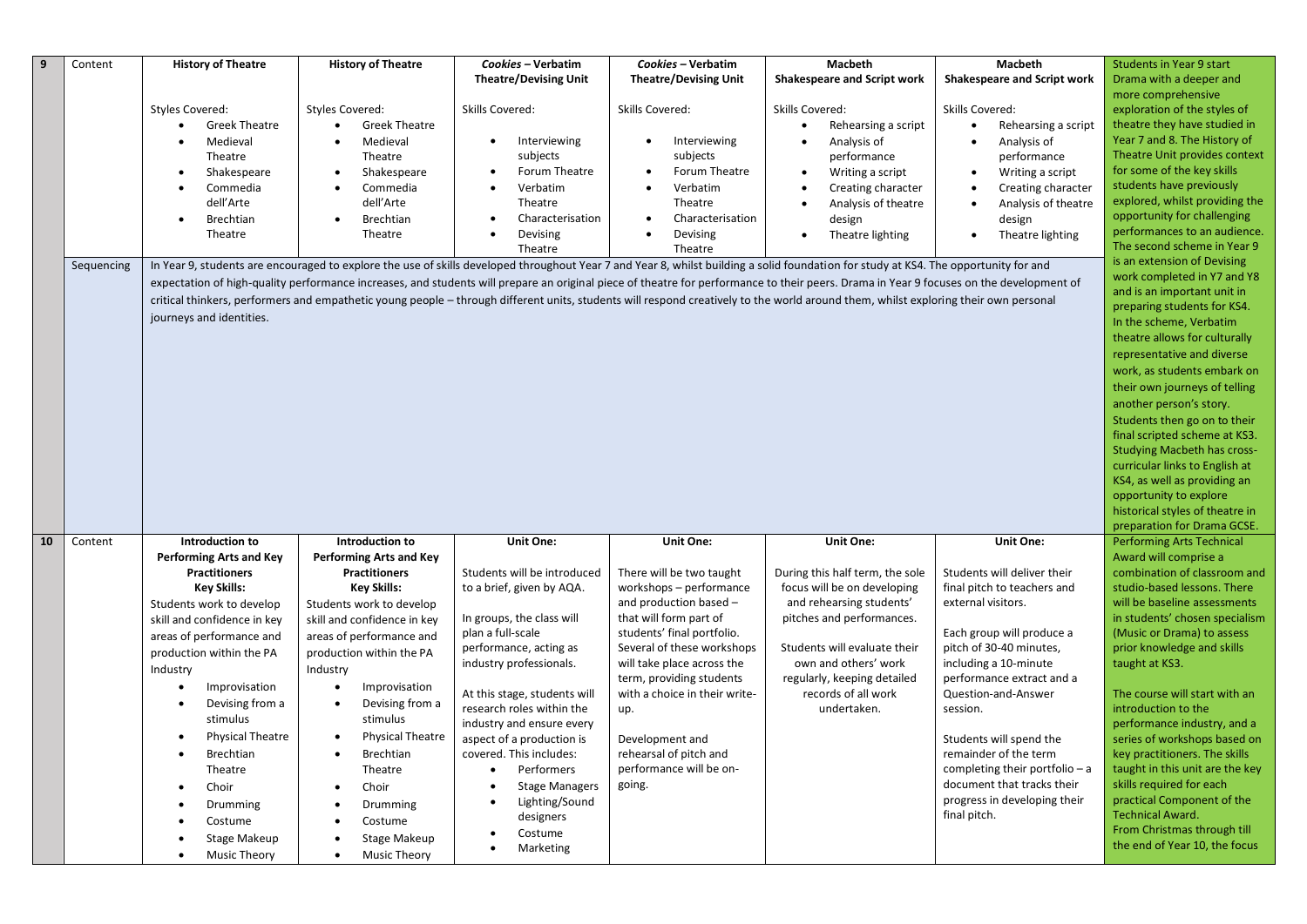|    |            | Marketing<br>$\bullet$                                                                                                                                           | Marketing<br>$\bullet$                                                                             | Transport                  |                                |                                                                                                                                                                                               |                    | will be on the completion of                              |
|----|------------|------------------------------------------------------------------------------------------------------------------------------------------------------------------|----------------------------------------------------------------------------------------------------|----------------------------|--------------------------------|-----------------------------------------------------------------------------------------------------------------------------------------------------------------------------------------------|--------------------|-----------------------------------------------------------|
|    |            | Touring a                                                                                                                                                        | Touring a                                                                                          | Venue hire                 |                                |                                                                                                                                                                                               |                    | Unit 1 of the award. Students                             |
|    |            | production                                                                                                                                                       | production                                                                                         | Set design                 |                                |                                                                                                                                                                                               |                    | must prepare a pitch for a                                |
|    |            | Becoming a<br>$\bullet$                                                                                                                                          | Becoming a<br>$\bullet$                                                                            | Programming                |                                |                                                                                                                                                                                               |                    | full-scale production,                                    |
|    |            | Theatre                                                                                                                                                          | Theatre                                                                                            |                            |                                |                                                                                                                                                                                               |                    | including budget, marketing,                              |
|    |            | company                                                                                                                                                          | company                                                                                            | Every student in the group |                                |                                                                                                                                                                                               |                    | production and performance                                |
|    |            | The Arts Council                                                                                                                                                 | The Arts Council                                                                                   | needs a performance and    |                                |                                                                                                                                                                                               |                    | elements. Students must take                              |
|    |            |                                                                                                                                                                  |                                                                                                    | production role.           |                                |                                                                                                                                                                                               |                    | on both a production and                                  |
|    |            |                                                                                                                                                                  |                                                                                                    |                            |                                |                                                                                                                                                                                               |                    | performance role and must<br>complete a portfolio of work |
|    | Sequencing |                                                                                                                                                                  |                                                                                                    |                            |                                | Year 10 focuses on the key skills needed for the technical award. Time is spent embedding the practical and theoretical knowledge of the theatre industry, before embarking on Unit 1 of      |                    | to sit alongside their final                              |
|    |            |                                                                                                                                                                  |                                                                                                    |                            |                                | the course. This is an internally assessed unit, that will be completed before Summer 2022. The first term will be spent exploring different elements of the theatre and music industry,      |                    | pitch. Students work in groups                            |
|    |            |                                                                                                                                                                  | preparing students to work independently on research and performance projects throughout the year. |                            |                                |                                                                                                                                                                                               |                    | and are facilitated by the                                |
|    |            |                                                                                                                                                                  |                                                                                                    |                            |                                |                                                                                                                                                                                               |                    | teacher.                                                  |
| 11 | Content    | <b>Component 2</b>                                                                                                                                               | Component 2 - Recorded                                                                             | Component 3 and            | Component 3 - Externally       | Component 1 - Exam                                                                                                                                                                            | Component 1 - Exam | Component 2 - Devising                                    |
|    |            |                                                                                                                                                                  | performance and Devising                                                                           | Component 1 - Section C -  | <b>Examined - Performance</b>  | Practice                                                                                                                                                                                      | Practice           | Theatre – is introduced and                               |
|    |            |                                                                                                                                                                  | log                                                                                                | <b>Live Theatre Review</b> | of a text                      |                                                                                                                                                                                               |                    | developed at the start of Y11.                            |
|    |            | Devising from a stimulus -                                                                                                                                       |                                                                                                    |                            |                                |                                                                                                                                                                                               |                    | All work from KS3 whereby                                 |
|    |            | students to produce                                                                                                                                              | <b>Component 2</b>                                                                                 |                            | <b>Revisiting Component 1-</b> |                                                                                                                                                                                               |                    | students have created from a                              |
|    |            | original performances for                                                                                                                                        | performance Evening                                                                                |                            | <b>Blood Brothers</b>          |                                                                                                                                                                                               |                    | stimulus is put into practice                             |
|    |            | assessment.                                                                                                                                                      |                                                                                                    |                            |                                |                                                                                                                                                                                               |                    | here, as they must produce an                             |
|    |            |                                                                                                                                                                  |                                                                                                    |                            | <b>Component 3 externally</b>  |                                                                                                                                                                                               |                    | original performance.                                     |
|    |            |                                                                                                                                                                  |                                                                                                    |                            | examined performance           |                                                                                                                                                                                               |                    | Component 2 is rehearsed                                  |
|    | Sequencing |                                                                                                                                                                  |                                                                                                    |                            |                                | 'Devising from Stimulus' will be taught during Term 1, and will be completed in this time. By Christmas, students will have 40% of their final GCSE. This is the unit that students will have |                    | and performed for internal                                |
|    |            |                                                                                                                                                                  |                                                                                                    |                            |                                | the most prior knowledge from - built on throughout their time at SCA. Once completed, students will move on to their Performance of a Script. This will be externally examined before        |                    | assessment.                                               |
|    |            |                                                                                                                                                                  |                                                                                                    |                            |                                |                                                                                                                                                                                               |                    | There is then a focus on<br>writing the Devising $Log -$  |
|    |            | Easter and counts for a further 20% of the course. Exam practice will be embedded throughout the year but will be focused on in the final half term of teaching. |                                                                                                    |                            |                                |                                                                                                                                                                                               |                    |                                                           |
|    |            |                                                                                                                                                                  |                                                                                                    |                            |                                |                                                                                                                                                                                               |                    |                                                           |
|    |            |                                                                                                                                                                  |                                                                                                    |                            |                                |                                                                                                                                                                                               |                    |                                                           |
|    |            |                                                                                                                                                                  |                                                                                                    |                            |                                |                                                                                                                                                                                               |                    | 30% of the overall grade and<br>is marked internally.     |
|    |            |                                                                                                                                                                  |                                                                                                    |                            |                                |                                                                                                                                                                                               |                    | Students then begin                                       |
|    |            |                                                                                                                                                                  |                                                                                                    |                            |                                |                                                                                                                                                                                               |                    | <b>Component Three: Texts in</b>                          |
|    |            |                                                                                                                                                                  |                                                                                                    |                            |                                |                                                                                                                                                                                               |                    | Practice. Here, students                                  |
|    |            |                                                                                                                                                                  |                                                                                                    |                            |                                |                                                                                                                                                                                               |                    | rehearse and perform extracts                             |
|    |            |                                                                                                                                                                  |                                                                                                    |                            |                                |                                                                                                                                                                                               |                    | of a text in preparation for an                           |
|    |            |                                                                                                                                                                  |                                                                                                    |                            |                                |                                                                                                                                                                                               |                    | external exam. Alongside this,                            |
|    |            |                                                                                                                                                                  |                                                                                                    |                            |                                |                                                                                                                                                                                               |                    | the Live Theatre review is                                |
|    |            |                                                                                                                                                                  |                                                                                                    |                            |                                |                                                                                                                                                                                               |                    | revisited. A piece of live                                |
|    |            |                                                                                                                                                                  |                                                                                                    |                            |                                |                                                                                                                                                                                               |                    | theatre is watched and                                    |
|    |            |                                                                                                                                                                  |                                                                                                    |                            |                                |                                                                                                                                                                                               |                    | analysed in preparation for                               |
|    |            |                                                                                                                                                                  |                                                                                                    |                            |                                |                                                                                                                                                                                               |                    | the exam. This is then revised                            |
|    |            |                                                                                                                                                                  |                                                                                                    |                            |                                |                                                                                                                                                                                               |                    | throughout Y11 and used in                                |
|    |            |                                                                                                                                                                  |                                                                                                    |                            |                                |                                                                                                                                                                                               |                    | the June exams.                                           |
|    |            |                                                                                                                                                                  |                                                                                                    |                            |                                |                                                                                                                                                                                               |                    | Component 3 culminates in                                 |
|    |            |                                                                                                                                                                  |                                                                                                    |                            |                                |                                                                                                                                                                                               |                    | intensive rehearsals and an<br>exam with an external      |
|    |            |                                                                                                                                                                  |                                                                                                    |                            |                                |                                                                                                                                                                                               |                    | audience and examiner.                                    |
|    |            |                                                                                                                                                                  |                                                                                                    |                            |                                |                                                                                                                                                                                               |                    | Following this, Year 11 revisit                           |
|    |            |                                                                                                                                                                  |                                                                                                    |                            |                                |                                                                                                                                                                                               |                    | <b>Blood Brothers in preparation</b>                      |
|    |            |                                                                                                                                                                  |                                                                                                    |                            |                                |                                                                                                                                                                                               |                    | for their written exam. Exam                              |
|    |            |                                                                                                                                                                  |                                                                                                    |                            |                                |                                                                                                                                                                                               |                    | practice is key here - there                              |
|    |            |                                                                                                                                                                  |                                                                                                    |                            |                                |                                                                                                                                                                                               |                    | are opportunities for big                                 |
|    |            |                                                                                                                                                                  |                                                                                                    |                            |                                |                                                                                                                                                                                               |                    |                                                           |